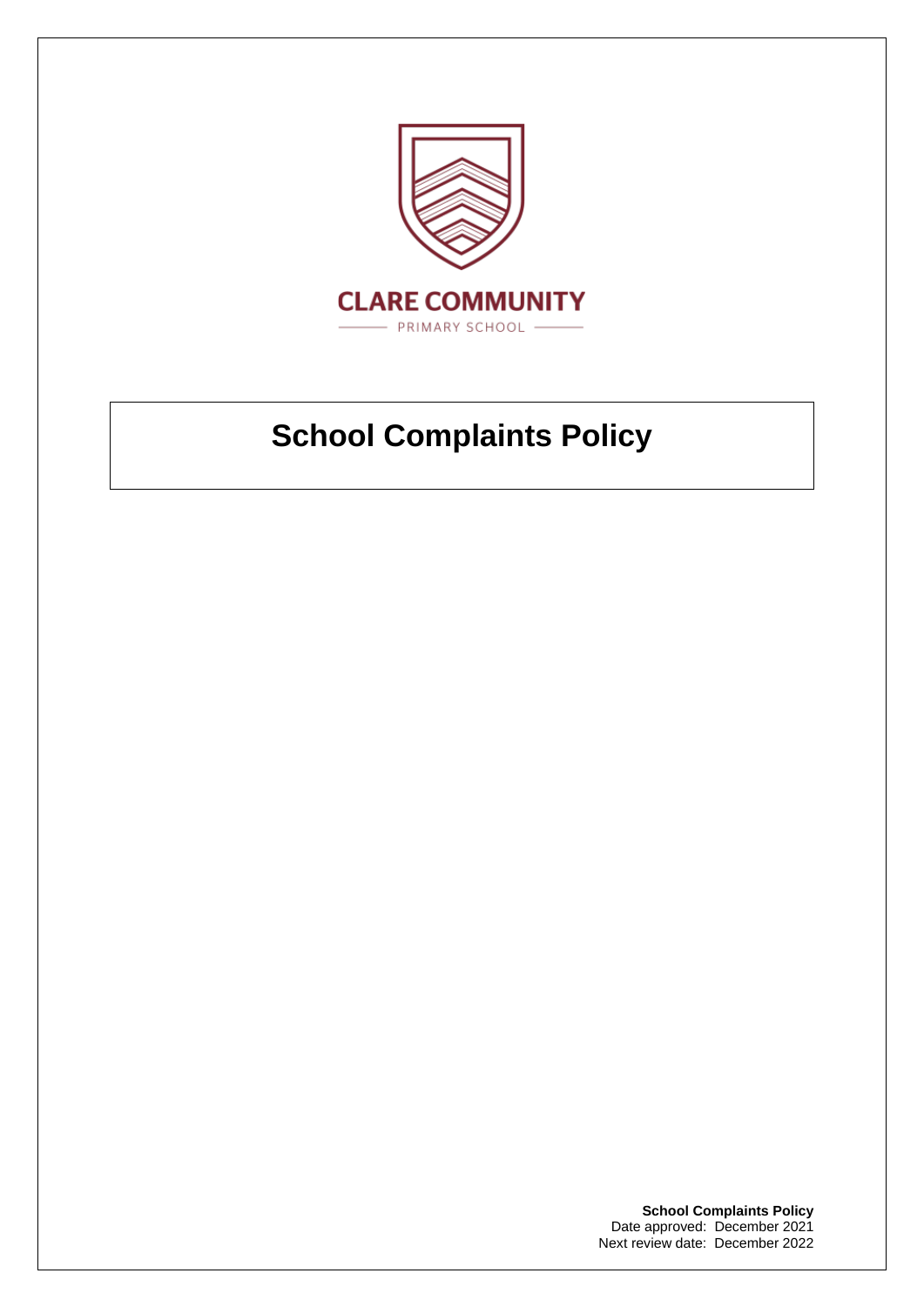## **Introduction:**

We strive to provide a good education for all our children. The Headteacher and the staff work hard to build positive relationships with all parents and carers.

The majority of issues raised by parents, the community or pupils, are concerns rather than complaints. Clare Community Primary School is committed to taking concerns seriously, at the earliest stage, in the hope of keeping the number of formal complaints to a minimum and without needing formal procedures. However, depending on the nature of the complaint, there may be a need to follow the school's formal complaints procedure. For the school to be able to investigate a complaint, it needs to be made within one year of the incident occurring. If a complaint is older than a year it will not be investigated.

If any parent/carer is unhappy with the educational provision that their child is receiving, or have any concerns relating to the school, we encourage them to talk to their child's class teacher immediately.

The prime aim of Clare Community Primary School's policy is to resolve the complaint as fairly and speedily as possible. Formal complaints will be dealt with in a sensitive, impartial and confidential manner. Malicious complaints may incur appropriate action by the school. The following details outline the stages that can be used to resolve complaints.

## **The Clare Community Primary School Complaints Policy has four main stages.**

In summary they are as follows: -

- Stage 1 A concern is raised informally with a staff member.
- Stage 2 If a parent/carer does not feel that their concerns have been addressed. then they can make an appointment to meet with the Headteacher. Most complaints or concerns are normally resolved at this stage.
- Stage 3 If, after this meeting, the parent/carer feels that the complaint is not resolved, then they should put this in writing to be heard formally by the Headteacher.
- Stage 4 If, the parent/carer still feels that their complaint has not been resolved, then they can ask for this to be heard by the Governing Body's Complaints Appeal Panel.

## **Stages 1 and 2 – Raising a concern**

Concerns can be raised with the school at any time and will often generate an immediate response, which will resolve the concern. We request that parents make their first contact with the student's class teacher or Key Stage Leader.

Please do not arrive at the school expecting to be seen by a member of staff. In most cases this will not be possible as our first duty is to provide an uninterrupted education to our pupils and staff will only be available by appointment to ensure that there is no disruption to lessons. Planned meetings will also make sure that we allocate sufficient time to listen carefully to your concerns. .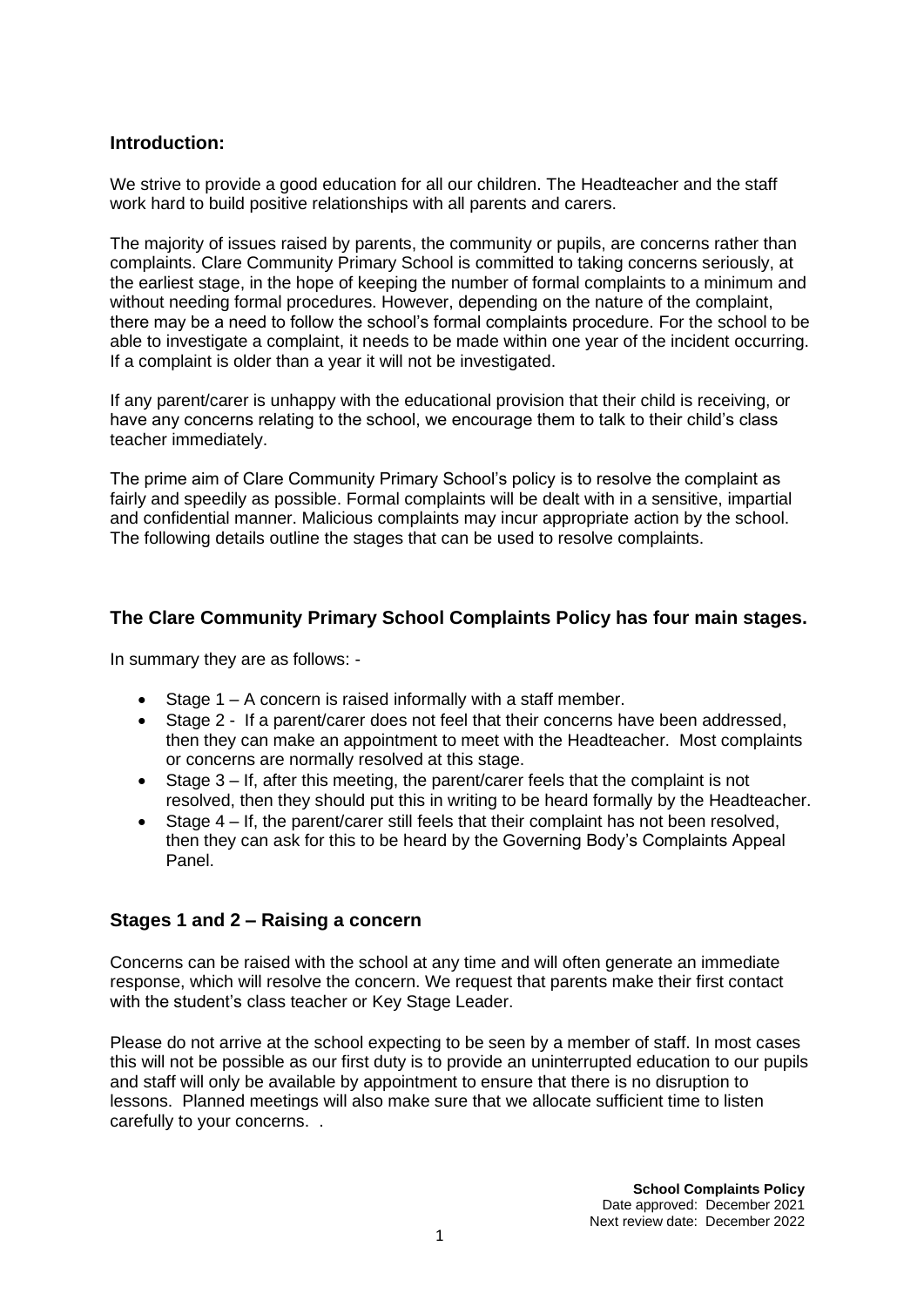On some occasions the concern raised may require investigation, or discussion with others, in which case you will receive an informal but informed response within a day or two. The majority of concerns will be satisfactorily dealt with in this way. However, if you are not satisfied with the result at stage 1 or 2, please write to or call the school within 10 school days and state why you do not think that the concern has been dealt with to your satisfaction. The school will then take your complaint at the next stage.

## **Stage 3 – Complaint heard by Headteacher.**

Formal complaints should be put in writing and addressed to the Headteacher. The complaint will be logged, including the date it was received. The school will normally acknowledge receipt of the complaint within 2 school days of receiving it. In many cases this response will also report on the action the school has taken to resolve the issue. Alternatively, a meeting may be convened to discuss the matter further. This meeting will normally take place within 10 school days. The aim will be to resolve the matter as speedily as possible. However, if you are not satisfied with the result at stage 3, please write to or call the school within 10 school days of getting our response. You will need to state to the school why you do not think that the concern has been dealt with to your satisfaction. The school will then try and resolve your issue, but if you are not satisfied with the outcome of this process, then you have the option to proceed to Stage 4.

## **Stage 4 – Complaint heard by the Governing Body's Complaints Appeal Panel**

If the matter has still not been resolved at Stage 3, then you should put your complaint in writing to the Chair of Governors, at the school address, giving details of the complaint. The Chair or a nominated Governor will convene a complaints panel including at least three people who have not been directly involved in the matters detailed in the complaint. The hearing will normally take place within 10 school working days of the receipt of the written request for a Stage 4 investigation. Parents will be invited to attend the panel hearing and, if they wish, they may be accompanied. Efforts will be made to ensure that at least one member of the panel is independent of the running and management of Clare Community Primary School.

The aim of the Appeal Panel hearing is to impartially resolve the complaint and to achieve reconciliation between the school and the complainant. All parties will be notified of the Panel's decision in writing within three school working days after the date of the hearing. The letter will also contain what you need to do if you wish to take the matter further. A copy of the panel's decision will also be kept by the school for future inspection.

Written records will be kept of all complaints, indicating whether they were resolved at the preliminary stage or whether they proceeded to a panel hearing. All correspondence, statements and records of complaints will be kept entirely confidential.

**N.B.** In cases where the matter concerns the conduct of the Headteacher, the Headteacher and Chair of Governors will be informed of the complaint. The Chair will arrange for the matter to be investigated. In cases where the matter concerns the conduct of a member of the Governing Body, the member will be informed of the complaint. Where the complaint concerns the Chair of the Governing Body, the complaint would be referred to OFSTED for investigation.